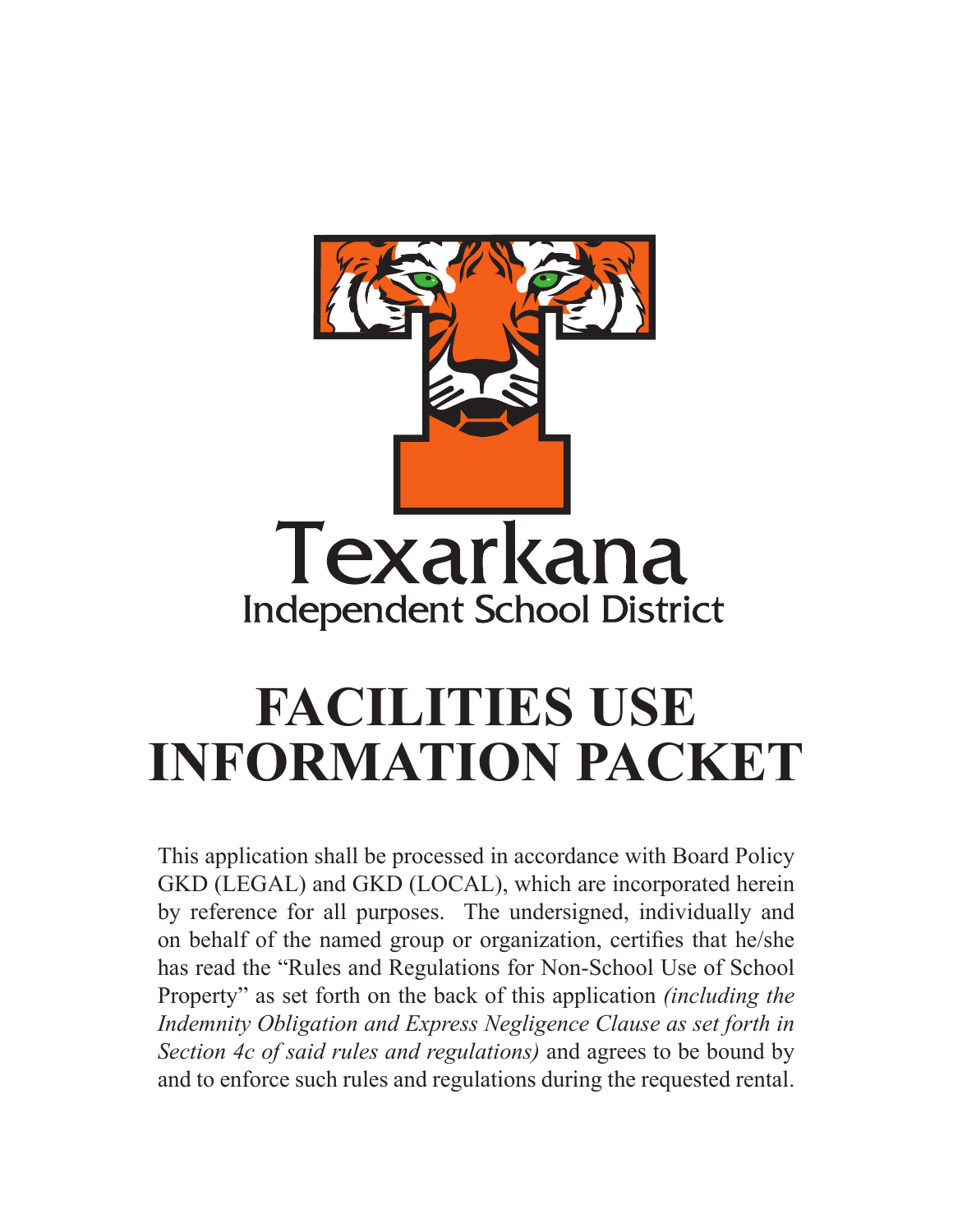

## **1. Prohibitions**

- a. The activity shall not interfere with the normal use of the facility by students or TISD personnel.
- b. No alcoholic beverages or tobacco products shall be permitted on TISD property.
- c. No public dances shall be permitted on TISD property.
- d. The activity shall not cause wear and tear that would damage TISD property.

# **2. Deposit and cleaning fees**

- a. All rental applications shall be accompanied by a deposit which shall be held until final settlement.
- b. Rental areas are to be left clean after use. A member of the school maintenance staff shall be compensated by the rental group or organization at the rate of one and one-half times his/her hourly rate for any necessary cleaning of the rental area. This rate is in addition to the rental fee charged for facility use.

# **3. Food consumption**

- a. Food consumption shall be regulated by administrative procedures and shall be prearranged with the building principal.
- b. If use of TISD food service equipment is requested, contact must be made with the Director of Food Services for such use at least two weeks in advance of the planned event.
- c. Use of TISD food service equipment shall be made under the supervision of TISD food service personnel, who shall be compensated by the rental group or organization at the rate of one and one-half times his/her hourly rate. This rate is in addition to the rental fee charged for facility use.

# **4. Responsibility for personal injuries or property damage**

- a. The sponsor, chairperson, or leader of the group or organization shall be responsible for the facility and TISD property being used.
- b. The group or organization renting the school facility shall be responsible for any personal injuries or property damages, including damage or abuse to TISD buildings, grounds, or equipment, arising from the rental of the facility. Groups or organizations renting a building for an occasion which the public is eligible to attend shall be responsible for treatment of the property on the part of the general public during the rental period.
- c. *Indemnity Obligation and Express Negligence Clause:* **The named individual, group or organization shall indemnify and hold harmless TISD from all expense, counsel/attorney fees, costs, liabilities, and judgments pertaining to or connected with any claims, suits, or proceedings that may be brought against TISD arising from TISD's rental of facilities to the named individual, group or organization, even if such claims, suits or proceedings, or any loss, cost, injury, damage or expense, are determined to be in whole or in part due to the negligence or gross negligence of TISD.**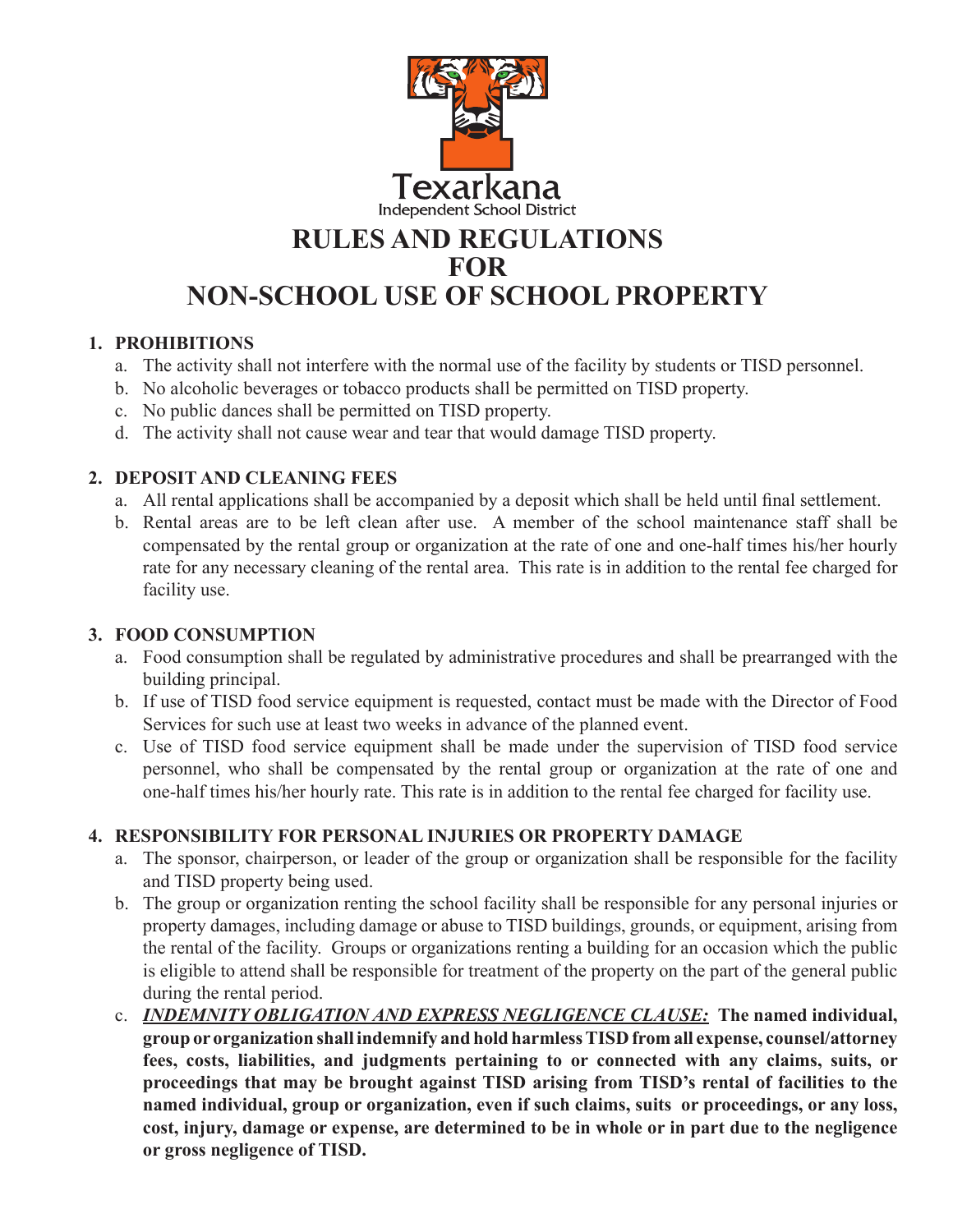

## **General Conditions**

The attached rental fee schedule is considered a part of this regulation. Board policy GDK local is summarized below and contains the conditions for renting school buildings and facilities. School buildings or facilities shall be made available at a rental charge commensurate to operating cost to citizens, service, and church groups subject to the following conditions:

- 1. The activity shall not interfere with the normal use of the building by school personnel, nor shall the use of the facility cause wear judged harmful to the facility.
- 2. The request for the use of the building for the designated purpose shall be approved in accordance with the administrative procedures of the District.
- 3. The group sponsor, chairperson, or leader shall be responsible for the facility being used.
- 4. The group or organization renting the school facility shall be held responsible for any damage to the facility during the use of the building. Groups using a building for an occasion that the public is eligible to attend shall be held responsible for treatment of the property on the part of the general public during the rental period.
- 5. All rental applications shall be accompanied by a deposit which shall be held until final settlement.
- 6. No classrooms shall be rented, or areas where personal property is not properly secured.
- 7. The possession or consumption of alcohol is prohibited on all school premises. The use of tobacco products is strictly prohibited on all TISD owned or controlled property.
- 8. Food consumption shall be regulated by administrative procedures. Contact must be made with the director of food services for kitchen use. Use of school food service equipment shall be made under the supervision of food service personnel; arrangements shall be made through the director of food services. Food service personnel shall be compensated at the rate of one and one-half times his/ her hourly rate. This rate is in addition to that charged for building use.
- 9. No facility shall be rented for the purpose of a public dance.
- 10. Rental areas are to be left clean after use, and a member of the school maintenance staff shall be compensated by the rental group.

#### **Group Classification**

- **Classification I** Nonprofit groups and activities serving the youth of the District and those activities sponsored by school-related groups. The school facilities shall be made available at no cost during normal school days and hours for groups in this classification, but activities should not conflict with the daily operation of the school.
- **Classification II** Nonprofit groups and activities serving the youth of the community but not limited to the District. Classification II shall be charged incremental costs during normal school days and hours and personnel plus incremental costs at other times.